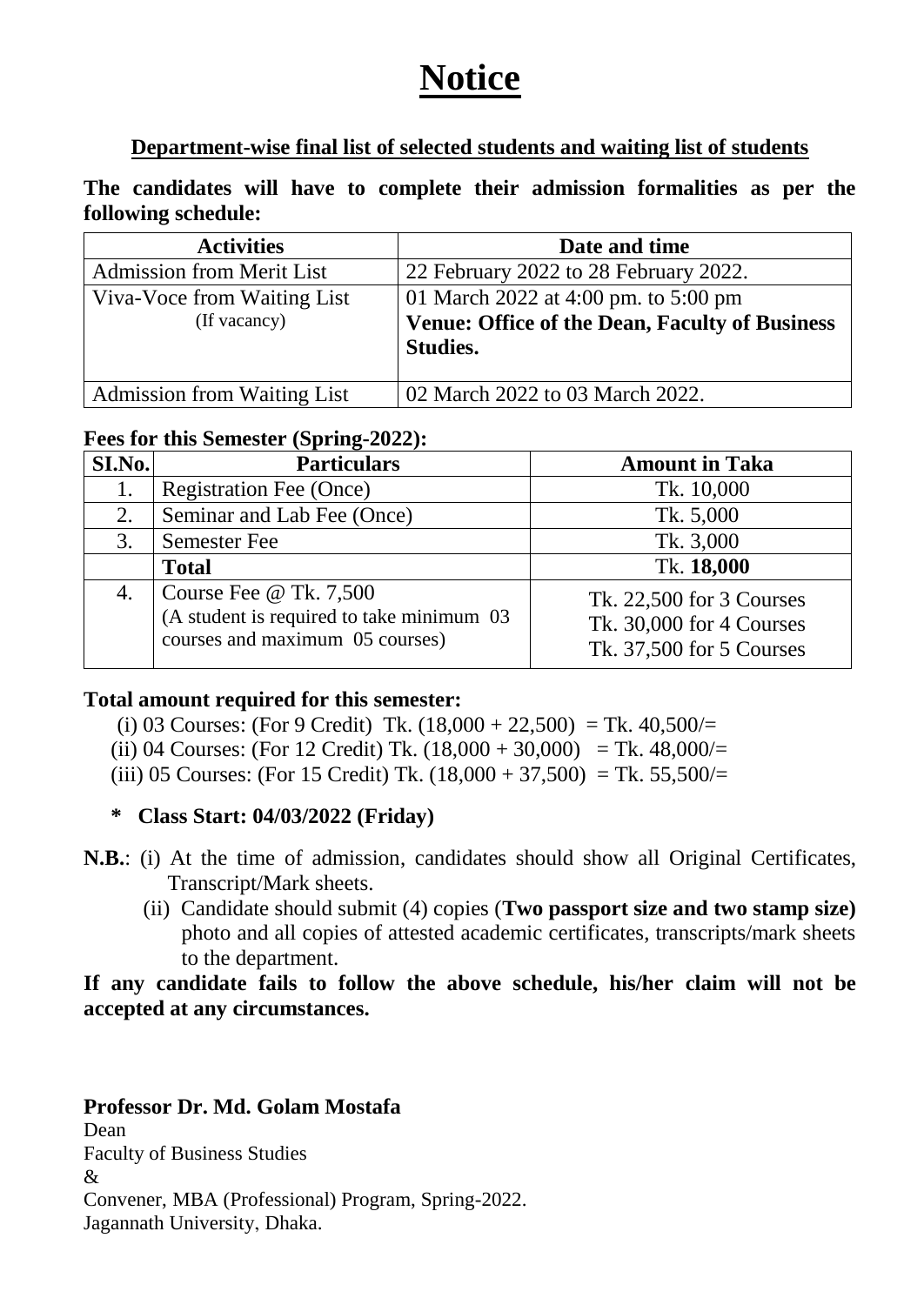| SL             | Name of the Students    | Roll     | Merit          | <b>Subject</b> |
|----------------|-------------------------|----------|----------------|----------------|
| $\mathbf{1}$   | Nabila Babul Riya       | 22011001 | 173            | <b>AIS</b>     |
| $\mathfrak{2}$ | Md. Masudur Rahaman     | 22011002 | 219            | <b>MGT</b>     |
| $\overline{3}$ | Md. Zahid Hasan         | 22011006 | 394            | <b>AIS</b>     |
| $\overline{4}$ | Tazima Akter Bristy     | 22011008 | 395            | <b>AIS</b>     |
| 5              | Md. Nozmosce Shahadot   | 22011010 | 174            | ${\rm FIN}$    |
| 6              | Nusrat Jahan Himtu      | 22011013 | 106            | <b>MGT</b>     |
| 7              | Jannatul Ferdous Anonna | 22011014 | 293            | <b>AIS</b>     |
| 8              | Shawon Saha             | 22011015 | 282            | <b>MGT</b>     |
| 9              | Jannatul Masqat         | 22011016 | 39             | <b>FIN</b>     |
| 10             | MD. Abdullaha Al Noman  | 22011017 | 385            | <b>AIS</b>     |
| 11             | Aronnaa Paul            | 22011019 | 283            | MKT            |
| 12             | Md. Mehedi Hasan        | 22011020 | 319            | <b>AIS</b>     |
| 13             | Md. Hossainul Islam     | 22011021 | 43             | <b>FIN</b>     |
| 14             | Rakibul Islam           | 22011022 | 87             | AIS            |
| 15             | Abdur Rahman Tuser      | 22011024 | 386            | <b>AIS</b>     |
| 16             | Mahmud Hasan            | 22011026 | 11             | <b>MKT</b>     |
| 17             | Tumpa Paul              | 22011027 | $\overline{2}$ | MGT            |
| 18             | Sumit Daa Joy           | 22011029 | 246            | ${\rm FIN}$    |
| 19             | Md. Mostakim            | 22011030 | 373            | <b>AIS</b>     |
| 20             | <b>Omar Faruque</b>     | 22011032 | 220            | <b>AIS</b>     |
| 21             | Safayat Ahmed           | 22011035 | 294            | ${\rm FIN}$    |
| 22             | Farin Huda Pinky        | 22011037 | 154            | <b>MKT</b>     |
| 23             | Dipta Chandra Ghosh     | 22011039 | 338            | <b>AIS</b>     |
| 24             | <b>Bornali Roy</b>      | 22011042 | 165            | ${\rm FIN}$    |
| 25             | Lipi Akter              | 22011043 | 175            | AIS            |
| 26             | Sinthia Azmi            | 22011044 | 121            | <b>MGT</b>     |
| 27             | Md. Sanowar Alam        | 22011047 | 166            | <b>MKT</b>     |
| 28             | K. M. Ishtiaq Hamid     | 22011048 | 107            | AIS            |
| 29             | Ahata Sham Shaon        | 22011049 | 30             | <b>MKT</b>     |
| 30             | Jahid Hasan Bappy       | 22011050 | 247            | ${\rm FIN}$    |
| 31             | Mehedi Mridha           | 22011051 | 189            | <b>FIN</b>     |
| 32             | Md. Ashraful Hasan      | 22011052 | 144            | <b>FIN</b>     |
| 33             | Bishnu Podo Debnath     | 22011053 | $\mathbf{1}$   | <b>MGT</b>     |
| 34             | K. M. Ismot Thoha       | 22011054 | 88             | <b>MGT</b>     |
| 35             | Shahin Afrin Prity      | 22011055 | 31             | AIS            |
| 36             | Mahmudul Islam          | 22011056 | 44             | <b>AIS</b>     |
| 37             | Md. Al-Amin             | 22011057 | 195            | MGT            |
| 38             | Rhydoy Dey              | 22011058 | 262            | <b>FIN</b>     |
| 39             | Mohammad Mazharul Ialam | 22011059 | 295            | <b>MGT</b>     |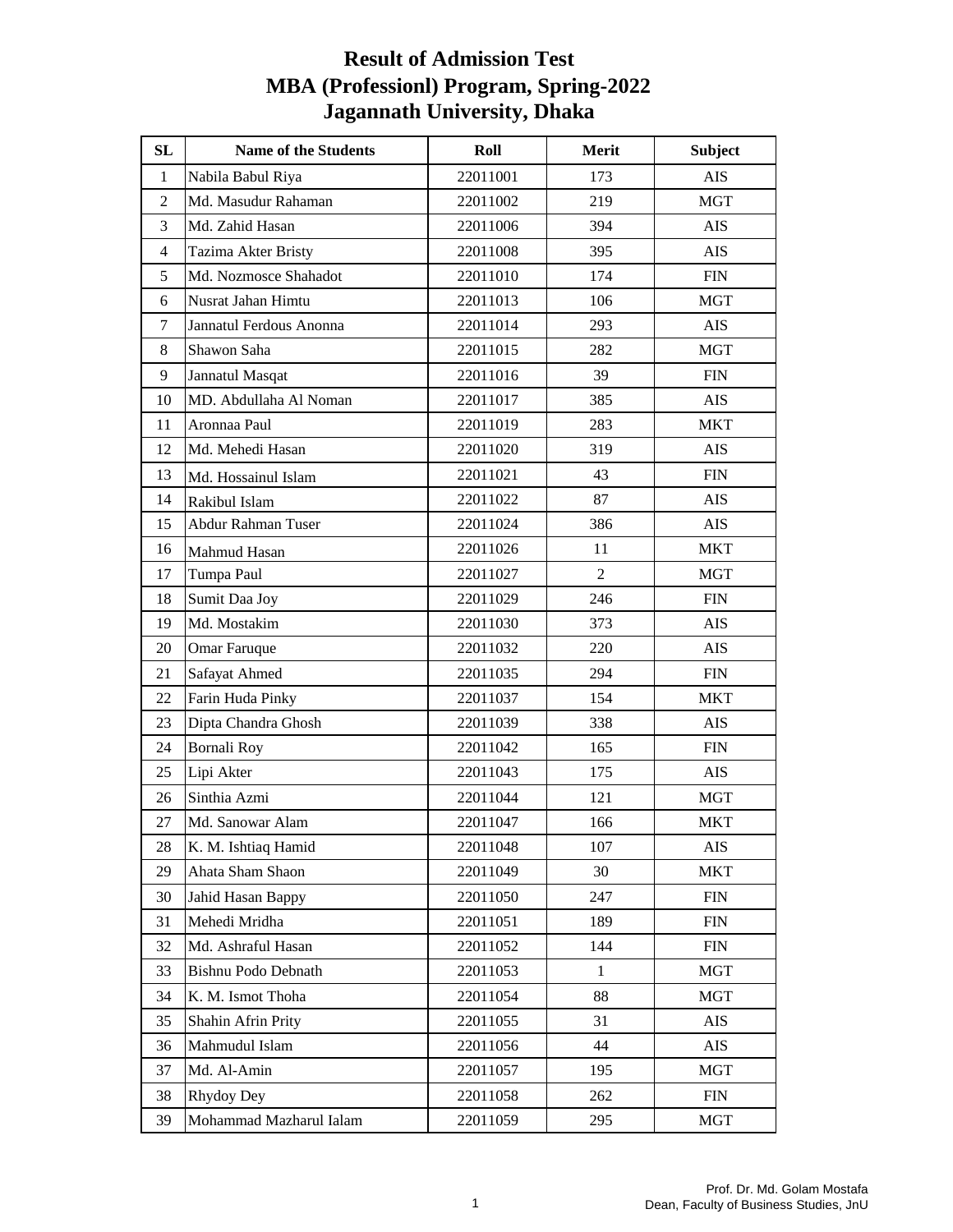| SL | <b>Name of the Students</b> | Roll     | Merit          | <b>Subject</b> |
|----|-----------------------------|----------|----------------|----------------|
| 40 | Md. Mizanur Rahman          | 22011060 | 18             | <b>MKT</b>     |
| 41 | Ramisha Rawnak Khan         | 22011061 | 57             | MKT            |
| 42 | Mahmuda Rahman              | 22011063 | 374            | <b>MKT</b>     |
| 43 | Md. Shahadat Hossain        | 22011067 | 196            | <b>MGT</b>     |
| 44 | Supti Emelda Gomes          | 22011068 | 311            | <b>MGT</b>     |
| 45 | Tasnuva Yeasmin             | 22011069 | 197            | ${\rm FIN}$    |
| 46 | Durjoy Sen                  | 22011070 | 167            | <b>FIN</b>     |
| 47 | Md. Omar Faruk              | 22011071 | 397            | <b>AIS</b>     |
| 48 | Rony Paul                   | 22011072 | 348            | AIS            |
| 49 | Md. Rakibul Hassan          | 22011073 | 248            | MGT            |
| 50 | Wali Ullah                  | 22011075 | 58             | <b>MGT</b>     |
| 51 | Gulam Rabbi Arafat          | 22011076 | 122            | ${\rm FIN}$    |
| 52 | Sheikh Mainur Rahman        | 22011077 | 24             | <b>FIN</b>     |
| 53 | Shohanur Rahman Shohan      | 22011079 | $\overline{4}$ | <b>MGT</b>     |
| 54 | Md. Hasanul Banna           | 22011082 | 320            | <b>MKT</b>     |
| 55 | Foyejur Rahman              | 22011085 | 375            | MKT            |
| 56 | Noushin Islam               | 22011086 | 321            | AIS            |
| 57 | Shabaj Ahamed               | 22011087 | 89             | <b>MGT</b>     |
| 58 | Md. Ashraful Haque          | 22011088 | 364            | AIS            |
| 59 | Md. Forhad Chowdhury        | 22011089 | 339            | AIS            |
| 60 | Sadia Osman Rritul          | 22011091 | 45             | <b>MGT</b>     |
| 61 | Pranto Paul                 | 22011093 | 155            | <b>FIN</b>     |
| 62 | Mabin Akter Tania           | 22011095 | 376            | <b>MKT</b>     |
| 63 | Safayat Islam Santo         | 22011096 | 269            | AIS            |
| 64 | Amit Karmaker               | 22011097 | 270            | <b>MGT</b>     |
| 65 | Md. Foysal Hossain          | 22011098 | 398            | <b>AIS</b>     |
| 66 | Md. Mohiduzzaman            | 22011099 | 198            | <b>FIN</b>     |
| 67 | Auntora Yeasmen             | 22011100 | 69             | <b>AIS</b>     |
| 68 | Mahmuda Jahan               | 22011101 | 199            | <b>FIN</b>     |
| 69 | Sajib Sohanur Rahman        | 22011102 | 221            | MGT            |
| 70 | Afsana Ara                  | 22011105 | 59             | <b>MGT</b>     |
| 71 | Zannatul Fardous Pinky      | 22011109 | 340            | AIS            |
| 72 | Md. Mainul Islam            | 22011111 | 70             | AIS            |
| 73 | S. M Nizam                  | 22011112 | 284            | <b>MGT</b>     |
| 74 | Sharmin Sultana Chaity      | 22011113 | 271            | AIS            |
| 75 | Md. Kawsar Hossain          | 22011114 | 341            | AIS            |
| 76 | Mahmuda Faiza               | 22011116 | 272            | AIS            |
| 77 | Taslima Akter               | 22011120 | 176            | AIS            |
| 78 | Md. Akib Fahad              | 22011124 | 296            | AIS            |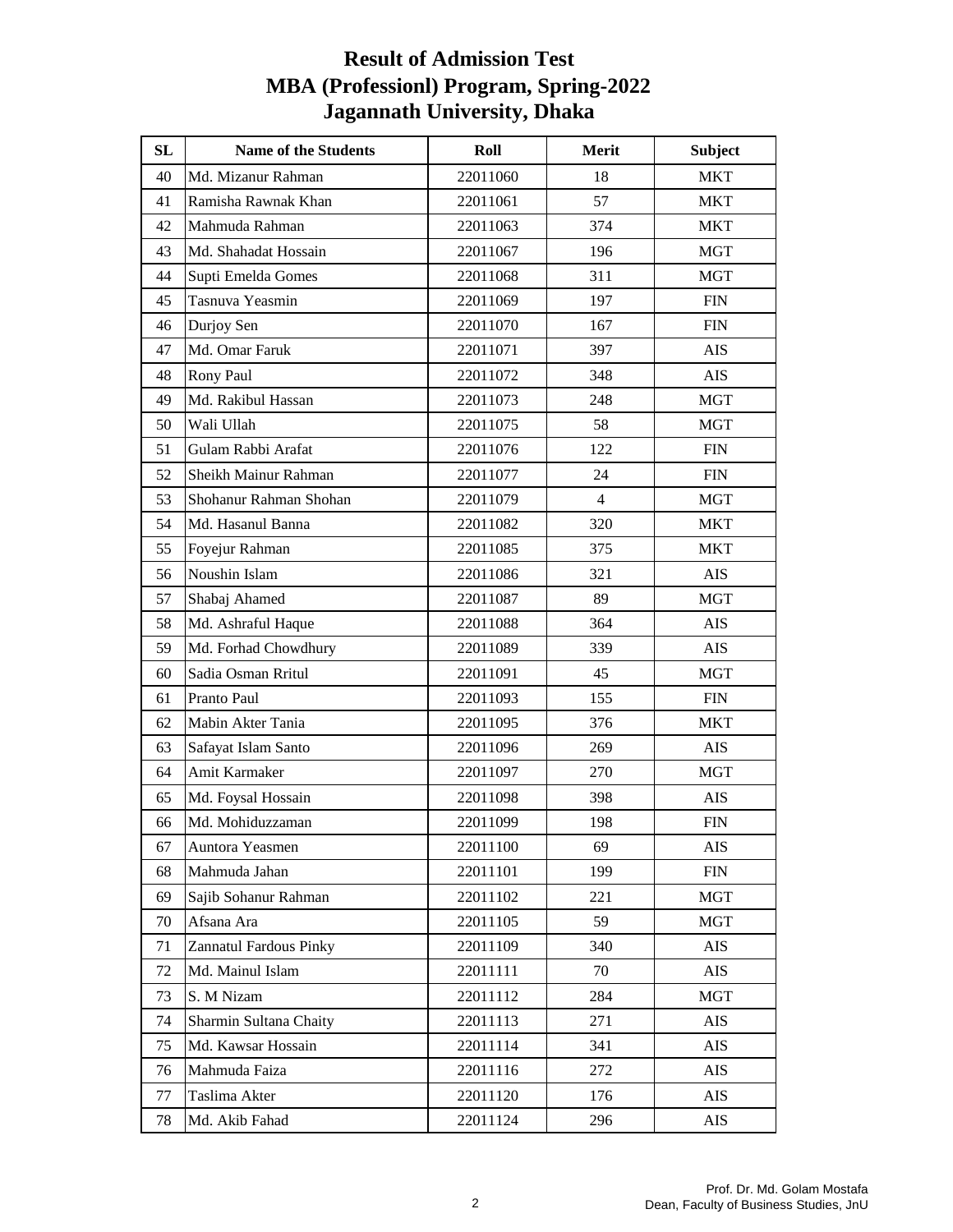| SL  | <b>Name of the Students</b> | Roll     | Merit | Subject     |
|-----|-----------------------------|----------|-------|-------------|
| 79  | Preetha Bhowmick            | 22011125 | 285   | <b>MGT</b>  |
| 80  | Saifullah Sattar            | 22011127 | 46    | MGT         |
| 81  | Kawsar Alam Chowdhury Roney | 22011130 | 60    | ${\rm FIN}$ |
| 82  | Tahmina Akter               | 22011131 | 322   | <b>AIS</b>  |
| 83  | Md. Imran Hossan            | 22011132 | 342   | <b>MKT</b>  |
| 84  | Shohag Chokrobarty          | 22011133 | 365   | AIS         |
| 85  | Mst. Saimoom Mahboob        | 22011134 | 75    | MGT         |
| 86  | Md. Robayet Hossain         | 22011136 | 190   | MGT         |
| 87  | Md. Sharier Nayn            | 22011138 | 108   | AIS         |
| 88  | Shayla Sultana              | 22011139 | 222   | MGT         |
| 89  | Nur Alam Siddique           | 22011140 | 90    | <b>MKT</b>  |
| 90  | Imdadullah Imran            | 22011142 | 366   | AIS         |
| 91  | Jannatul Ferdous            | 22011143 | 297   | MKT         |
| 92  | Marjuma Hossain Maria       | 22011146 | 349   | <b>AIS</b>  |
| 93  | Hamedul Islam               | 22011147 | 214   | <b>MGT</b>  |
| 94  | Al-Amin                     | 22011149 | 298   | MGT         |
| 95  | Shahadat Hossain            | 22011150 | 15    | <b>MKT</b>  |
| 96  | Ehteshamul Haque            | 22011151 | 323   | <b>MKT</b>  |
| 97  | Md. Delour Hossain Rinku    | 22011153 | 273   | MGT         |
| 98  | Sanjida Sharmin Mithi       | 22011154 | 168   | <b>MKT</b>  |
| 99  | Md. Hasnat Hossin           | 22011156 | 223   | MGT         |
| 100 | Md. Al Musaddek             | 22011157 | 200   | <b>FIN</b>  |
| 101 | Md. Jahidul Islam           | 22011158 | 145   | <b>MKT</b>  |
| 102 | Md. Istahak Ahmed           | 22011159 | 263   | MKT         |
| 103 | Mehedi Hassan               | 22011162 | 249   | MKT         |
| 104 | Mahfujur Rahman Moman       | 22011165 | 201   | <b>FIN</b>  |
| 105 | Md. Abu Sayed               | 22011166 | 125   | <b>MKT</b>  |
| 106 | Monowar Hossain             | 22011167 | 202   | <b>MGT</b>  |
| 107 | Farzana Fatiha              | 22011168 | 109   | <b>MGT</b>  |
| 108 | Md. Sazal Hossain           | 22011171 | 324   | <b>MKT</b>  |
| 109 | Nusrat Jahan                | 22011173 | 387   | <b>MKT</b>  |
| 110 | Alavi Afsari                | 22011174 | 110   | <b>MGT</b>  |
| 111 | Abu Taher Sharif            | 22011178 | 156   | <b>FIN</b>  |
| 112 | Md. Jamal Uddin             | 22011179 | 299   | <b>MGT</b>  |
| 113 | Arzun Dutta                 | 22011181 | 157   | <b>FIN</b>  |
| 114 | Md. Sojibul Islam           | 22011182 | 400   | AIS         |
| 115 | <b>Avijit Dey</b>           | 22011183 | 250   | MKT         |
| 116 | Md. Saiful Islam            | 22011184 | 111   | <b>FIN</b>  |
| 117 | Md. Razibul Islam           | 22011185 | 312   | <b>MKT</b>  |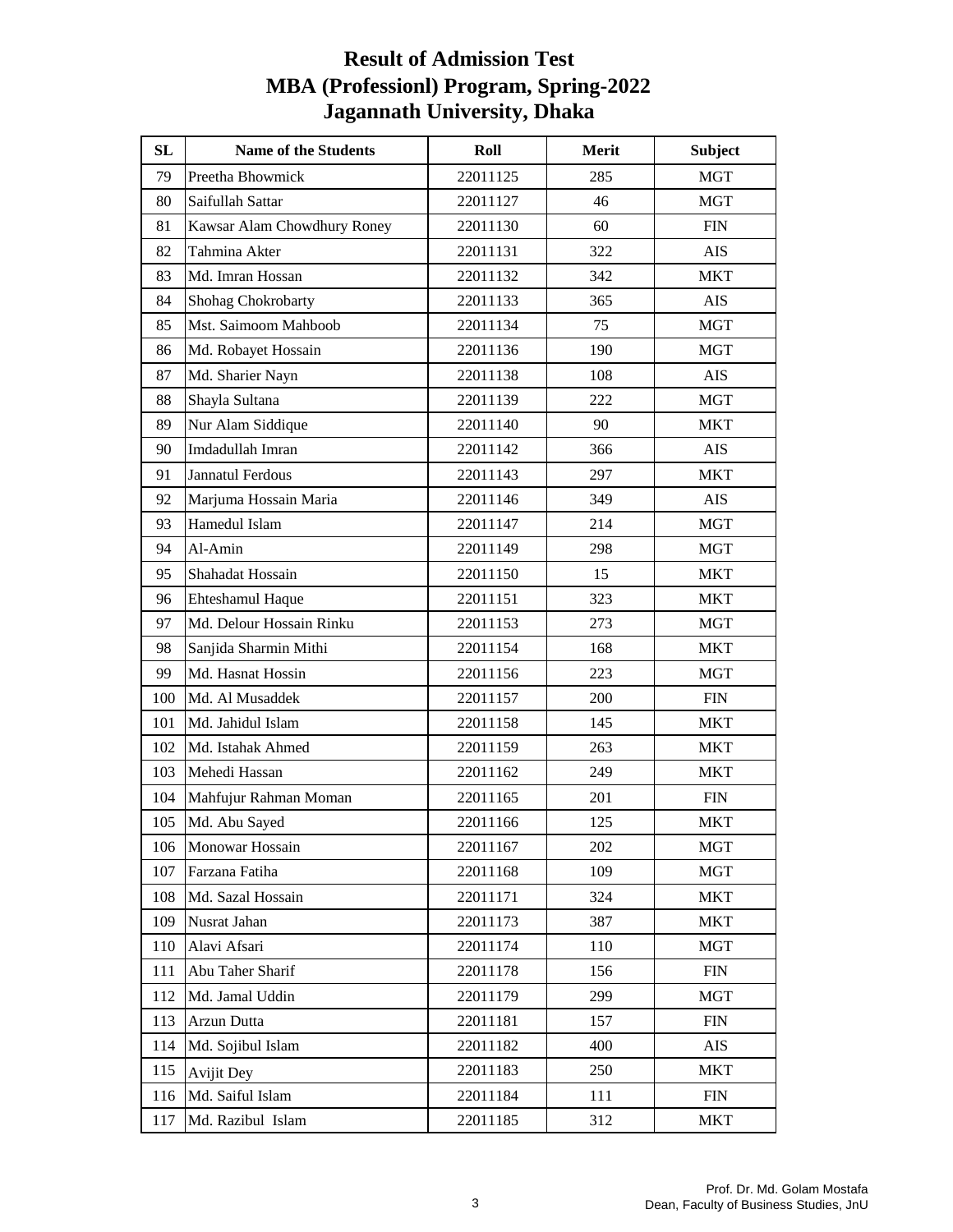| <b>SL</b> | <b>Name of the Students</b>       | Roll     | Merit | <b>Subject</b> |
|-----------|-----------------------------------|----------|-------|----------------|
| 118       | Kh. Radia Musarrat                | 22011186 | 377   | <b>AIS</b>     |
| 119       | Omar Faruqe                       | 22011187 | 350   | <b>MKT</b>     |
| 120       | <b>Sourav Samuel Purificaiion</b> | 22011189 | 8     | <b>MGT</b>     |
| 121       | Ramisha Maliath Prome             | 22011190 | 215   | <b>MGT</b>     |
| 122       | Tumpa Sarafatiqa                  | 22011191 | 325   | AIS            |
| 123       | Jesmin Akter Minu                 | 22011192 | 274   | AIS            |
| 124       | Sami Rezwana                      | 22011193 | 126   | <b>MKT</b>     |
| 125       | Khairum Nahar Pinky               | 22012003 | 54    | <b>MKT</b>     |
| 126       | Nazmin Bhuyain                    | 22012004 | 203   | AIS            |
| 127       | <b>Tahirul Hasan</b>              | 22012005 | 91    | <b>MKT</b>     |
| 128       | Salauddin Ahmed Chowdhury         | 22012006 | 286   | MGT            |
| 129       | Md Rakibul Hasan Khan Rizvi       | 22012008 | 351   | <b>AIS</b>     |
| 130       | Subroto Saha                      | 22012010 | 5     | <b>AIS</b>     |
| 131       | Asif Ahmed Nadim                  | 22012011 | 6     | MGT            |
| 132       | Mahmudul Hasan                    | 22012012 | 313   | <b>AIS</b>     |
| 133       | Nazifa Akter Aboni                | 22012013 | 61    | <b>MKT</b>     |
| 134       | Md Hafizur Rahman                 | 22012015 | 343   | MKT            |
| 135       | Reaid Miah                        | 22012017 | 300   | ${\rm FIN}$    |
| 136       | Mosaddek Hossain Mehedi           | 22012021 | 378   | MKT            |
| 137       | Selim Reza                        | 22012026 | 127   | AIS            |
| 138       | Golam Nabi                        | 22012028 | 92    | <b>AIS</b>     |
| 139       | Pritom Kumar Saha                 | 22012029 | 123   | <b>MGT</b>     |
| 140       | Bela Khan                         | 22012030 | 379   | AIS            |
| 141       | Mahmuda Khatun                    | 22012033 | 32    | <b>FIN</b>     |
| 142       | Roni Ahmed                        | 22012034 | 367   | <b>AIS</b>     |
| 143       | Nasrin Ahammed Puspo              | 22012035 | 33    | <b>FIN</b>     |
| 144       | Labony Dey                        | 22012038 | 301   | <b>FIN</b>     |
| 145       | Md. Adnan Nahian                  | 22012040 | 93    | <b>MKT</b>     |
| 146       | Nusrat Mehjabin                   | 22012041 | 275   | <b>FIN</b>     |
| 147       | Ananya Majumder                   | 22012042 | 158   | <b>MGT</b>     |
| 148       | Rayhan Sarker                     | 22012043 | 314   | MGT            |
| 149       | Asif Shikder                      | 22012044 | 287   | <b>MGT</b>     |
| 150       | Sadman Kabir Mohammed             | 22012045 | 27    | <b>MKT</b>     |
| 151       | Subrath Debnath                   | 22012046 | 94    | <b>FIN</b>     |
| 152       | Md.Abul Basher Rabby              | 22012048 | 368   | AIS            |
| 153       | Md. Imrul Hasan                   | 22012051 | 302   | <b>MGT</b>     |
| 154       | Umama Alam                        | 22012052 | 276   | <b>MGT</b>     |
| 155       | Md. Sakib Hasan                   | 22012056 | 251   | <b>MGT</b>     |
| 156       | Jhuma Barman                      | 22012057 | 315   | <b>MGT</b>     |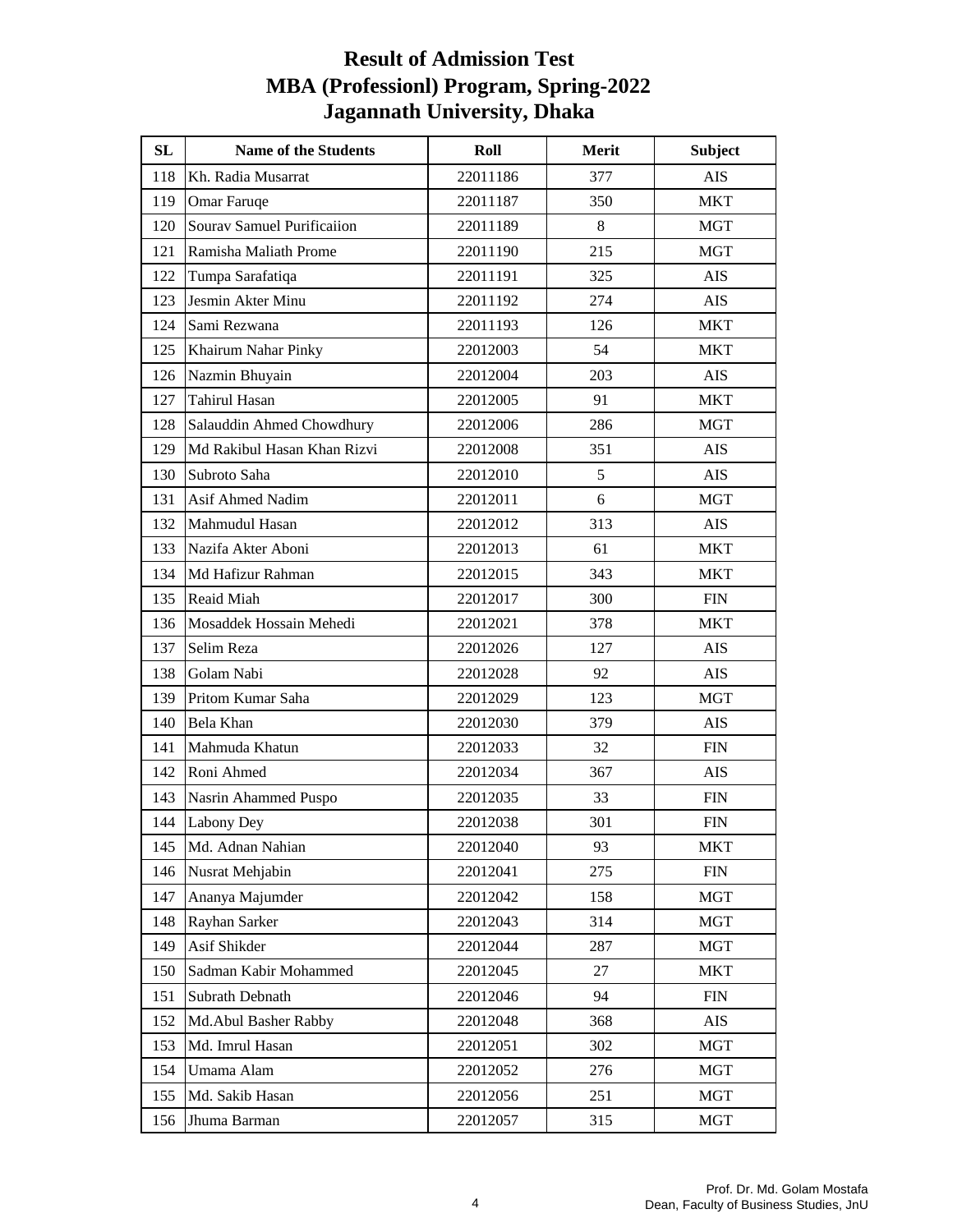| SL  | <b>Name of the Students</b> | Roll     | Merit          | <b>Subject</b> |
|-----|-----------------------------|----------|----------------|----------------|
| 157 | Kamran Ahmed Bhuiyan        | 22012058 | 369            | <b>MKT</b>     |
| 158 | Md. Waliul Islam            | 22012061 | 40             | <b>MKT</b>     |
| 159 | <b>Sharif Mahther</b>       | 22012069 | 128            | <b>MGT</b>     |
| 160 | Jewel Rana                  | 22012071 | 95             | <b>MKT</b>     |
| 161 | Md. Abu Hasan Rabbe         | 22012073 | 146            | <b>MKT</b>     |
| 162 | Md. Enamul Hoque            | 22012074 | 191            | <b>MKT</b>     |
| 163 | Md.Mehmud Alam              | 22012075 | 326            | MKT            |
| 164 | Naomee Nahrin               | 22012076 | 9              | <b>FIN</b>     |
| 165 | Ahmed Benozir Ahasan        | 22012077 | 28             | <b>FIN</b>     |
| 166 | Prias Shingha               | 22012078 | 159            | <b>FIN</b>     |
| 167 | Tasnuva Tabassum Shorna     | 22012079 | 252            | <b>FIN</b>     |
| 168 | Md. Tariqul Islam           | 22012082 | 352            | <b>MKT</b>     |
| 169 | Md. Abdur Rafi              | 22012084 | 62             | <b>FIN</b>     |
| 170 | Omar Bin Maruf              | 22012085 | 288            | <b>MKT</b>     |
| 171 | Alma Rahman                 | 22012091 | 327            | AIS            |
| 172 | Md. Sibgat-Ullah            | 22012095 | 303            | <b>AIS</b>     |
| 173 | Md Tanjer Habib             | 22012098 | 129            | <b>FIN</b>     |
| 174 | Asif Dewan                  | 22012099 | 130            | AIS            |
| 175 | Nahida Nazneen              | 22012102 | 112            | <b>MGT</b>     |
| 176 | Sumon Chandra Shil          | 22012103 | 264            | <b>MKT</b>     |
| 177 | Anamika Rahman              | 22012105 | 47             | AIS            |
| 178 | Shovon Kundu                | 22012107 | 25             | <b>MGT</b>     |
| 179 | Md Naeem Islam Nur          | 22012114 | 224            | <b>MGT</b>     |
| 180 | Md. Shafikul Islam          | 22012115 | 225            | <b>FIN</b>     |
| 181 | Adib Raiyan                 | 22012117 | 34             | <b>MKT</b>     |
| 182 | Amit Baishnab               | 22012118 | 344            | <b>MKT</b>     |
| 183 | Durjoy Mallik               | 22012122 | $\mathfrak{Z}$ | <b>MGT</b>     |
| 184 | Iftay Khairul Ibrahim       | 22012123 | 41             | <b>AIS</b>     |
| 185 | Raihan Morshed Chowdhiry    | 22012124 | 226            | <b>MKT</b>     |
| 186 | Shihab Shahriar Choton      | 22012128 | 36             | <b>FIN</b>     |
| 187 | Md. Obyadul Haque           | 22012130 | 16             | <b>MKT</b>     |
| 188 | Mahmuda Islam               | 22012131 | 131            | ${\rm FIN}$    |
| 189 | Md. Rakibul Hasan Shuvo     | 22012132 | 192            | MGT            |
| 190 | Akhi Akter                  | 22012137 | 227            | <b>FIN</b>     |
| 191 | Prasenjitbanik              | 22012139 | 228            | <b>MGT</b>     |
| 192 | Md. Rajaul Hoque            | 22012140 | 289            | <b>MGT</b>     |
| 193 | Ibrahim Mazumder Shuvo      | 22012142 | 229            | <b>FIN</b>     |
| 194 | Sayada Fauzia Haque         | 22012143 | 113            | <b>FIN</b>     |
| 195 | Fowzia Hoque Zerin          | 22012145 | 230            | <b>MKT</b>     |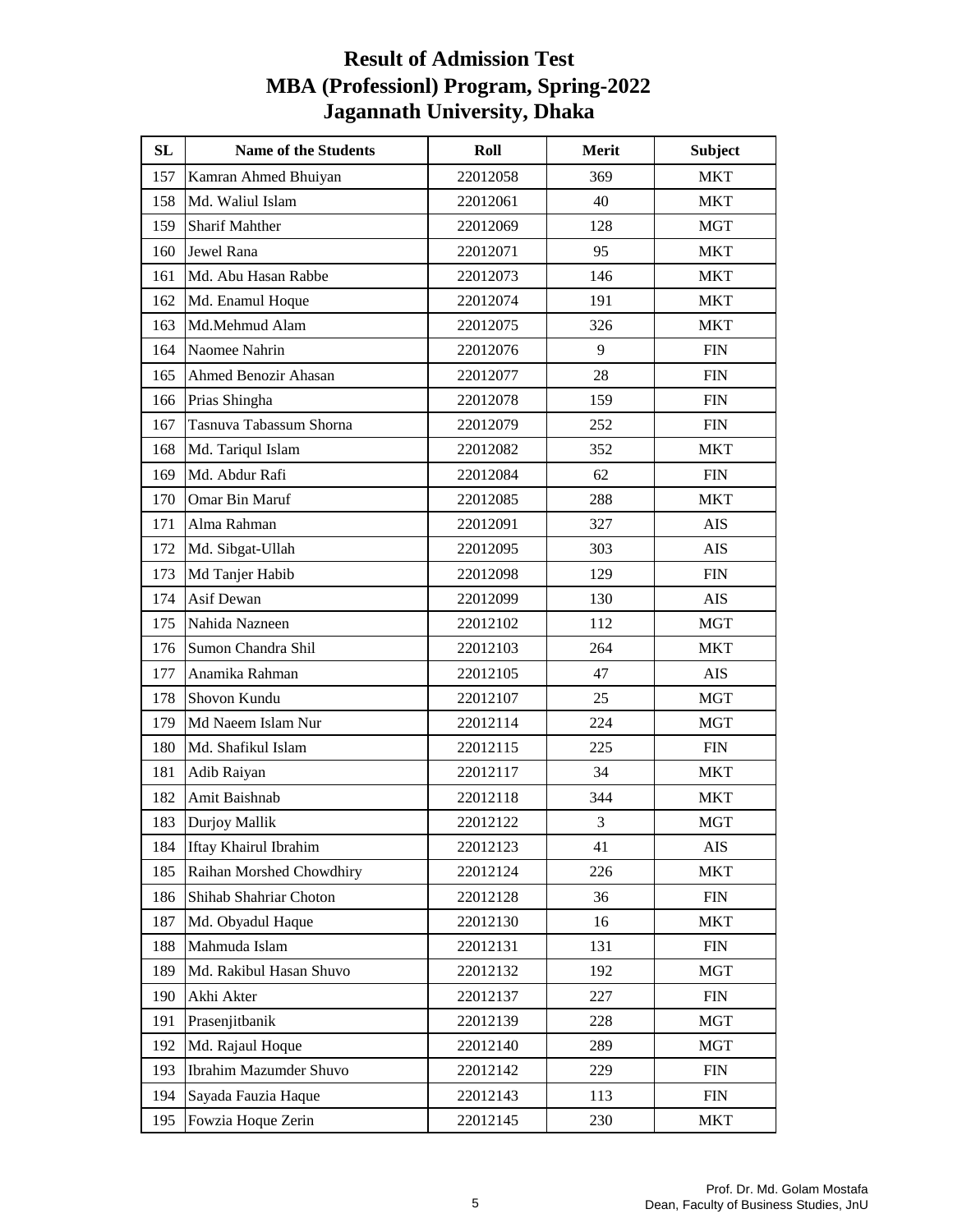| SL  | <b>Name of the Students</b> | Roll     | Merit | <b>Subject</b> |
|-----|-----------------------------|----------|-------|----------------|
| 196 | Gobinda Kundu               | 22012146 | 388   | <b>AIS</b>     |
| 197 | Ridoy Biswas Biplob         | 22012150 | 29    | <b>FIN</b>     |
| 198 | Tanvir Ahmed Chowdhury      | 22012152 | 204   | <b>MKT</b>     |
| 199 | <b>Pritom Paul</b>          | 22012154 | 205   | <b>FIN</b>     |
| 200 | Audrey June Mondol          | 22012155 | 206   | <b>AIS</b>     |
| 201 | Md Rubel                    | 22012156 | 132   | <b>MGT</b>     |
| 202 | Sakib Mohammad              | 22012157 | 133   | <b>FIN</b>     |
| 203 | <b>Israt Gafur</b>          | 22012159 | 253   | <b>FIN</b>     |
| 204 | Pial Saha                   | 22012160 | 277   | ${\rm FIN}$    |
| 205 | Md. Jahid Hossain Shanto    | 22012161 | 353   | <b>MKT</b>     |
| 206 | Sadat Hossain               | 22012162 | 207   | <b>MKT</b>     |
| 207 | Md. Sharif Mahmud           | 22012163 | 216   | <b>MKT</b>     |
| 208 | Md Mazharul Islam Sun       | 22012165 | 237   | <b>MGT</b>     |
| 209 | Farhana Suriya              | 22012167 | 238   | <b>MGT</b>     |
| 210 | Arman Sheikh Babu           | 22012171 | 208   | <b>AIS</b>     |
| 211 | Mohammad Sayidur Rahman     | 22012172 | 71    | <b>FIN</b>     |
| 212 | Sumi Chakraborty            | 22012178 | 147   | <b>MGT</b>     |
| 213 | Shukla Chakraborty          | 22012179 | 20    | <b>MKT</b>     |
| 214 | Israt Jahan                 | 22012180 | 114   | <b>FIN</b>     |
| 215 | Shanjida Haque Shampa       | 22012182 | 148   | <b>FIN</b>     |
| 216 | Khaleda Akter               | 22012183 | 169   | <b>FIN</b>     |
| 217 | Iqbal Al Islam              | 22012185 | 401   | <b>AIS</b>     |
| 218 | Md Abdul Mazid              | 22012187 | 160   | <b>MKT</b>     |
| 219 | Anika Akter                 | 22012188 | 177   | MGT            |
| 220 | Rezwana Tabassum Rumu       | 22012189 | 304   | <b>MGT</b>     |
| 221 | Abdulla Al Jonaeid          | 22012193 | 76    | <b>MGT</b>     |
| 222 | Shazia Akter                | 22012194 | 72    | <b>MGT</b>     |
| 223 | Md.Kamrul Hasan             | 22012196 | 35    | <b>MGT</b>     |
| 224 | Md Arif Ahmed               | 22012197 | 10    | <b>FIN</b>     |
| 225 | Zeshanul Haque              | 22012199 | 48    | AIS            |
| 226 | Md. Mostafa Kamal           | 22012200 | 134   | <b>AIS</b>     |
| 227 | Sobuz.Hossain               | 22012201 | 170   | <b>MKT</b>     |
| 228 | Fahimuzzaman Mimor          | 22012202 | 135   | MGT            |
| 229 | Afrin Anwar Anika           | 22012207 | 149   | AIS            |
| 230 | Mahmudul Haque              | 22012208 | 49    | AIS            |
| 231 | Md. Nazrul Islam            | 22012217 | 254   | MKT            |
| 232 | Atiqul Islam                | 22012219 | 354   | <b>MKT</b>     |
| 233 | Sharmin Akter               | 22012220 | 17    | <b>FIN</b>     |
| 234 | Imtiaz Bin Amin             | 22012222 | 380   | MKT            |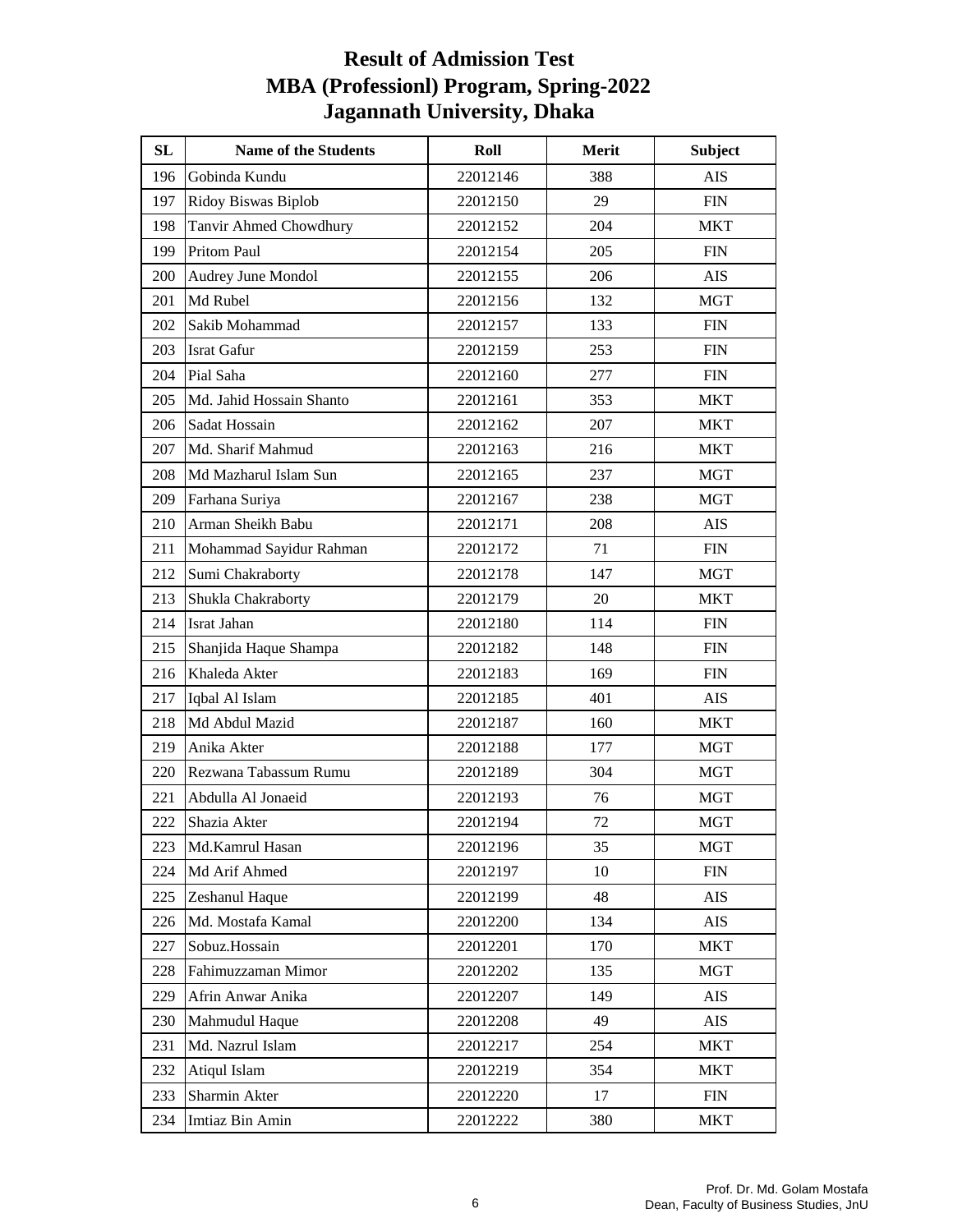| <b>SL</b> | <b>Name of the Students</b> | Roll     | Merit | <b>Subject</b> |
|-----------|-----------------------------|----------|-------|----------------|
| 235       | Md.Harun-Or-Rashid          | 22012224 | 389   | <b>AIS</b>     |
| 236       | Mostafizur Rahman           | 22012228 | 328   | <b>MKT</b>     |
| 237       | Md. Mohaiminul Islam        | 22012229 | 265   | <b>MGT</b>     |
| 238       | S.M.Shish Mohammed Coco     | 22012233 | 305   | <b>MGT</b>     |
| 239       | Md. Fazlul Karim            | 22012234 | 255   | <b>MKT</b>     |
| 240       | Md. Rahat Mahmud            | 22012239 | 100   | AIS            |
| 241       | Sadia Elin Khan             | 22012241 | 12    | <b>MGT</b>     |
| 242       | Sayem Ahmed                 | 22012243 | 37    | <b>FIN</b>     |
| 243       | Sadat Rashid Borno          | 22012244 | 96    | <b>FIN</b>     |
| 244       | Md. Fahim Faisal            | 22012247 | 83    | <b>FIN</b>     |
| 245       | Md Jakir Hossain Kiron      | 22012248 | 178   | <b>FIN</b>     |
| 246       | Mamun Abidin                | 22012251 | 355   | <b>AIS</b>     |
| 247       | Tamim Ibne Mizan            | 22012252 | 256   | <b>MKT</b>     |
| 248       | Mohammad Minhazul Hoque     | 22012257 | 136   | <b>AIS</b>     |
| 249       | Md. Shihabur Rana Shuvo     | 22012259 | 179   | <b>FIN</b>     |
| 250       | Md Tanvir Rahman            | 22012260 | 329   | AIS            |
| 251       | Shangila Akter Boby         | 22012261 | 239   | <b>FIN</b>     |
| 252       | Md. Mahabub Alam            | 22012262 | 97    | ${\rm FIN}$    |
| 253       | Md. Imtiazul Alam           | 22012270 | 137   | <b>MKT</b>     |
| 254       | Elma Ali                    | 22012271 | 138   | <b>MKT</b>     |
| 255       | Md. Shakib Mahmud           | 22012273 | 73    | MGT            |
| 256       | Akash Saha Dip              | 22012277 | 231   | <b>FIN</b>     |
| 257       | Md Saidul Islam             | 22012279 | 316   | <b>AIS</b>     |
| 258       | Apu Ahmed                   | 22012284 | 306   | <b>AIS</b>     |
| 259       | Liza Akter                  | 22012286 | 77    | ${\rm FIN}$    |
| 260       | Md. Raiyan Ferdous Shakil   | 22012289 | 193   | <b>MKT</b>     |
| 261       | Anik Kumar Basak            | 22012290 | 26    | <b>FIN</b>     |
| 262       | Mariyam Islam Nabila        | 22012291 | 74    | <b>FIN</b>     |
| 263       | Susmoy Saha                 | 22012292 | 180   | <b>FIN</b>     |
| 264       | Jeet Karmaker               | 22012294 | 232   | MGT            |
| 265       | Lutfun Naher                | 22012296 | 278   | <b>AIS</b>     |
| 266       | Tarana Kabir                | 22012297 | 181   | <b>FIN</b>     |
| 267       | Md. Arif Rayhan Ratul       | 22012299 | 115   | <b>FIN</b>     |
| 268       | Most Akhtari Begum Priya    | 22012300 | 370   | AIS            |
| 269       | Mukhorita Sonchoron         | 22012304 | 42    | <b>FIN</b>     |
| 270       | Udoy Joseph Rozario         | 22012307 | 317   | AIS            |
| 271       | Arijit Das                  | 22012309 | 209   | MKT            |
| 272       | Syed Toukir Hossain         | 22012310 | 266   | <b>MGT</b>     |
| 273       | Md. Meshkat Sharif          | 22012312 | 19    | <b>MGT</b>     |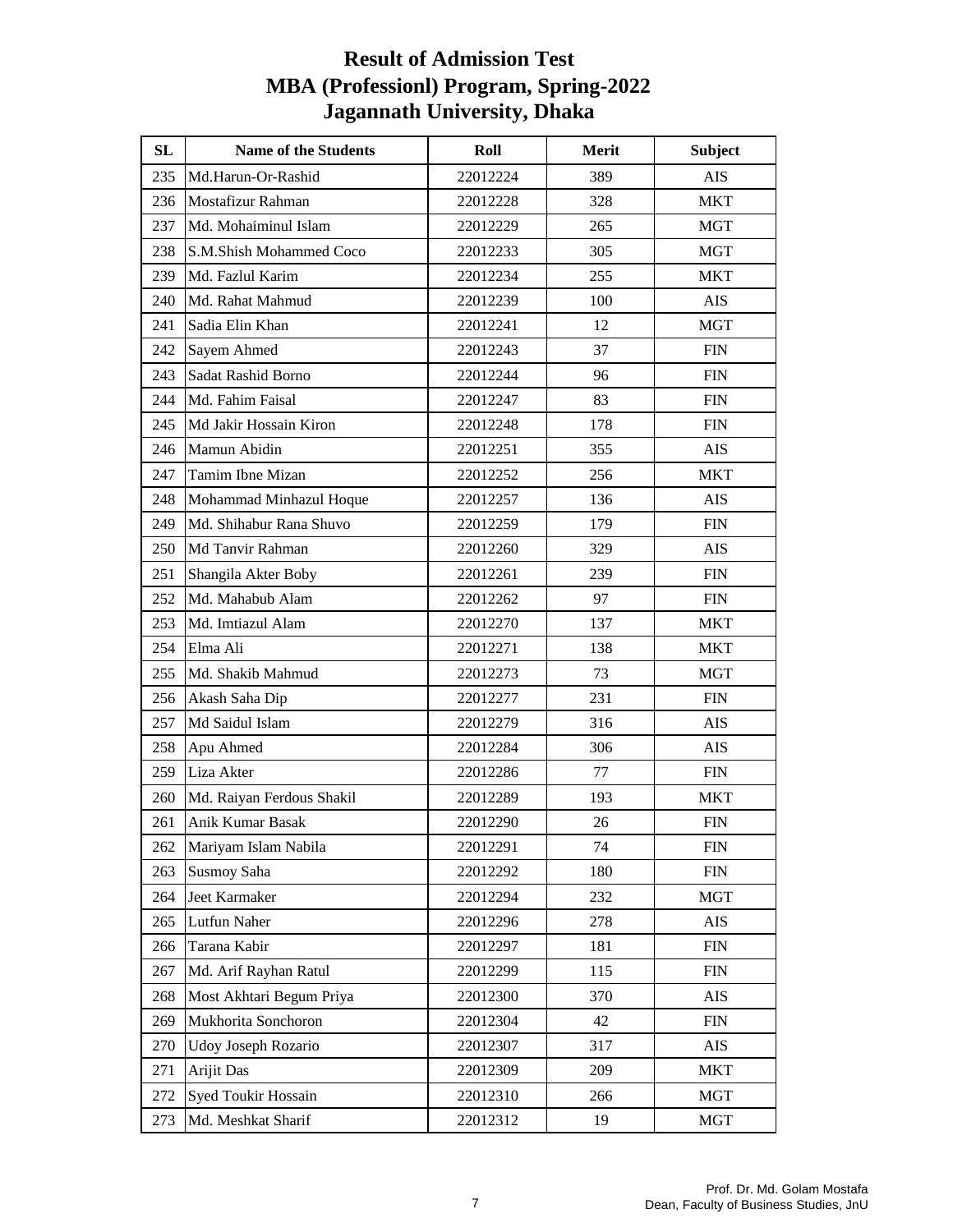| <b>SL</b> | <b>Name of the Students</b> | Roll     | Merit | <b>Subject</b> |
|-----------|-----------------------------|----------|-------|----------------|
| 274       | Shahnewaz Foysal            | 22012315 | 194   | <b>MGT</b>     |
| 275       | Sarmin Akter                | 22012316 | 356   | <b>MKT</b>     |
| 276       | Md Razib Shekh              | 22012318 | 210   | <b>MGT</b>     |
| 277       | Md. Anwar Hossen            | 22012319 | 318   | <b>MKT</b>     |
| 278       | Md. Shamim Frohad Hero      | 22012321 | 161   | MKT            |
| 279       | Md. Shafiur Rahman          | 22012325 | 50    | <b>FIN</b>     |
| 280       | S. M. Zahid- Ai- Rabbi      | 22012328 | 381   | MKT            |
| 281       | Monika Akhter Akon          | 22012329 | 357   | <b>MKT</b>     |
| 282       | Esmotara Shapla             | 22012330 | 358   | <b>MKT</b>     |
| 283       | Md Mohsin Hossain Rupom     | 22012333 | 257   | MGT            |
| 284       | Md Toukir Hossain           | 22012334 | 390   | AIS            |
| 285       | Rakibul Hasan               | 22012335 | 13    | <b>MGT</b>     |
| 286       | Tasbir Arafat               | 22012336 | 345   | <b>MKT</b>     |
| 287       | Md. Kawsar Hamid Kollol     | 22012338 | 233   | <b>FIN</b>     |
| 288       | Md. Mahedy Hassan Rana      | 22012339 | 330   | <b>AIS</b>     |
| 289       | Md. Farhad Ahammad          | 22012342 | 162   | <b>AIS</b>     |
| 290       | Tahmina Akther Sarna        | 22012346 | 78    | <b>AIS</b>     |
| 291       | Lokman Hosen                | 22012347 | 240   | ${\rm FIN}$    |
| 292       | Amina Akter                 | 22012348 | 382   | <b>MKT</b>     |
| 293       | Rakib Hasan                 | 22012349 | 331   | <b>MKT</b>     |
| 294       | A.Z.M Sheikh Nazmus Saqib   | 22012351 | 14    | ${\rm FIN}$    |
| 295       | Md Hasinur Rahman Mahib     | 22012357 | 150   | <b>MGT</b>     |
| 296       | Aishee Halder               | 22012358 | 101   | <b>MGT</b>     |
| 297       | Shanta Saha                 | 22012359 | 234   | ${\rm FIN}$    |
| 298       | Kazi Susmita                | 22012360 | 258   | <b>MGT</b>     |
| 299       | Md. Arafat Islam Farhad     | 22012363 | 359   | <b>AIS</b>     |
| 300       | Sushmita Islam              | 22012364 | 79    | <b>MGT</b>     |
| 301       | Md. Mahamudur Rahman        | 22012365 | 102   | <b>FIN</b>     |
| 302       | Md. Murad Hasan             | 22012368 | 290   | <b>MKT</b>     |
| 303       | Tanjil-Ur-Rahman            | 22012369 | 235   | <b>MGT</b>     |
| 304       | Md. Samiul Ahasan           | 22012371 | 80    | MKT            |
| 305       | Mukit Mahbub Khan           | 22012374 | 103   | <b>MKT</b>     |
| 306       | Md. Nahidur Rahman          | 22012375 | 259   | <b>FIN</b>     |
| 307       | Md. Shahinur Islam          | 22012376 | 151   | <b>FIN</b>     |
| 308       | Abdullah Andalib Zahin      | 22012380 | 63    | <b>FIN</b>     |
| 309       | Md. Nadim Rahman            | 22012381 | 383   | <b>AIS</b>     |
| 310       | Mostafijur Rahman           | 22012382 | 64    | AIS            |
| 311       | Md.Tipu Suitan Lingkon.     | 22012383 | 332   | <b>AIS</b>     |
| 312       | Sk Mohammed Ahsanul Haque   | 22012384 | 116   | AIS            |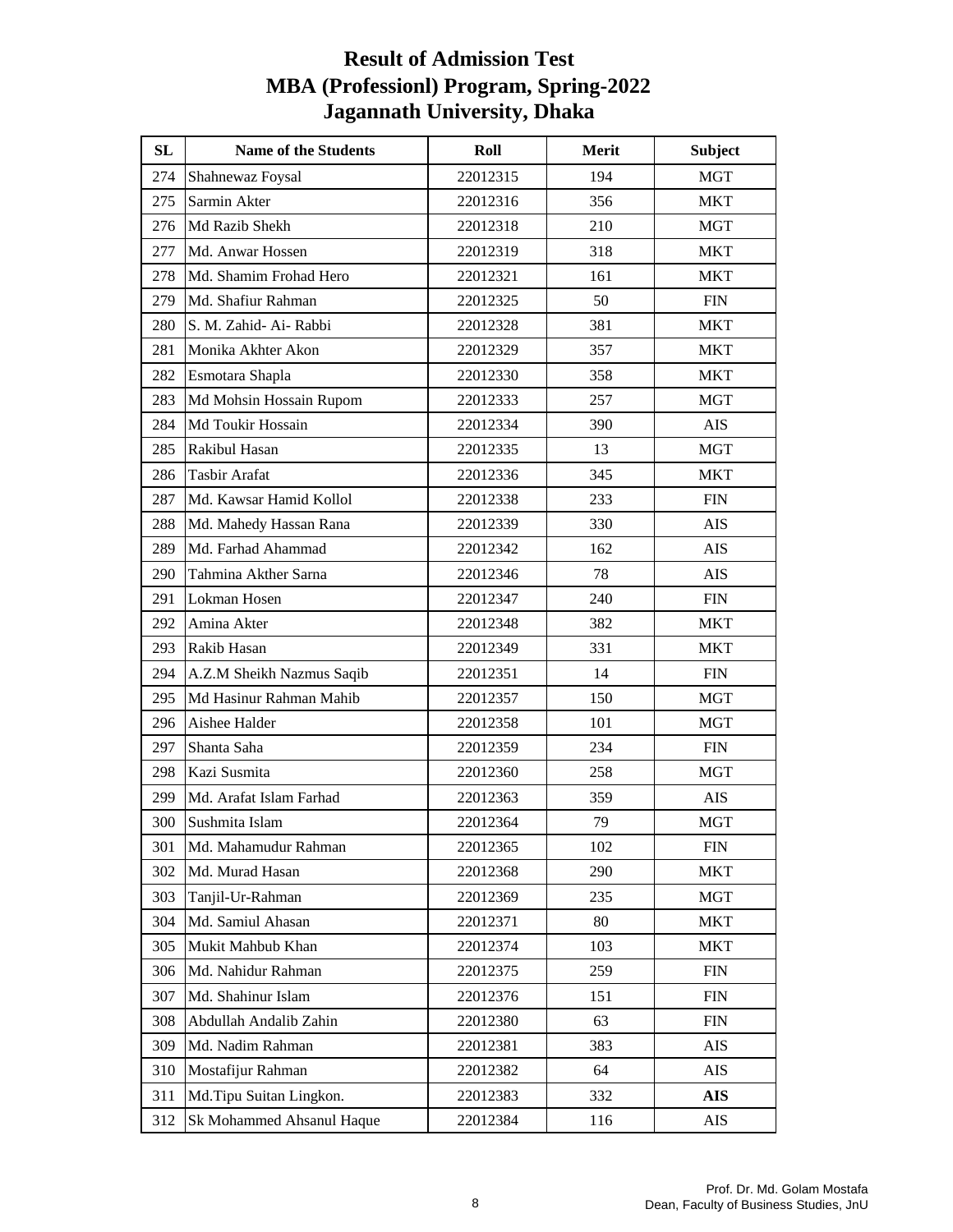| SL  | <b>Name of the Students</b>  | Roll     | Merit | <b>Subject</b> |
|-----|------------------------------|----------|-------|----------------|
| 313 | Jannatul Ferdous Sneha       | 22012385 | 260   | <b>FIN</b>     |
| 314 | Md. Shahriar Hasib Hasan     | 22012386 | 404   | <b>AIS</b>     |
| 315 | Nazmul Mridha                | 22012388 | 124   | <b>MGT</b>     |
| 316 | Md. Rashedur Rahman          | 22012390 | 51    | <b>MGT</b>     |
| 317 | Md. Aliul Kadir Akib         | 22012391 | 307   | <b>MGT</b>     |
| 318 | Md Mayin Uddin               | 22012394 | 346   | <b>AIS</b>     |
| 319 | Md. Sajib Ulla Sikder        | 22012395 | 171   | <b>FIN</b>     |
| 320 | Md.Abid Hasan                | 22012396 | 360   | <b>AIS</b>     |
| 321 | Arunangshu Laskar            | 22012399 | 217   | <b>FIN</b>     |
| 322 | Liza Akter                   | 22012401 | 163   | <b>FIN</b>     |
| 323 | Zishan Ahmad                 | 22012404 | 361   | <b>MKT</b>     |
| 324 | Ifathul Haque Chowdhury Rahi | 22012406 | 117   | ${\rm FIN}$    |
| 325 | Meghla Khan                  | 22012407 | 182   | MKT            |
| 326 | Mahanaz Binta Faiz           | 22012408 | 279   | <b>FIN</b>     |
| 327 | Sumaiya Akter Bristy         | 22012413 | 84    | <b>MGT</b>     |
| 328 | <b>Ifaz Ahmed Rafi</b>       | 22012414 | 391   | AIS            |
| 329 | Nurunnaher Fatema            | 22012415 | 392   | AIS            |
| 330 | Redwan Hossain               | 22012416 | 139   | <b>MGT</b>     |
| 331 | Zeba Mubashira               | 22012417 | 65    | MGT            |
| 332 | Shuvo Shaha                  | 22012418 | 98    | AIS            |
| 333 | Md.Forhad Hossain            | 22012419 | 85    | <b>FIN</b>     |
| 334 | Md. Javed Hossain            | 22012420 | 308   | <b>FIN</b>     |
| 335 | Mohammad Bin Khesru          | 22012421 | 140   | AIS            |
| 336 | Md. Asduzzaman Labon         | 22012422 | 280   | MKT            |
| 337 | Sumaia Sultana               | 22012424 | 218   | ${\rm FIN}$    |
| 338 | Mithun Dey                   | 22012426 | 241   | <b>MKT</b>     |
| 339 | Nazimuddin Nahid             | 22012428 | 38    | <b>FIN</b>     |
| 340 | Md.Rifatul Islam             | 22012430 | 66    | <b>MGT</b>     |
| 341 | Sitara Nazneen               | 22012432 | 55    | <b>MKT</b>     |
| 342 | <b>Jannatul Ferdows</b>      | 22012433 | 242   | <b>FIN</b>     |
| 343 | Kabita Ahmed                 | 22012434 | 211   | <b>MGT</b>     |
| 344 | Kaushik Ghosh                | 22012436 | 333   | AIS            |
| 345 | Farial Sabrina Mim           | 22012438 | 183   | <b>MKT</b>     |
| 346 | Sadia Haque                  | 22012440 | 172   | <b>MKT</b>     |
| 347 | Sara Chowdhury               | 22012442 | 21    | <b>MKT</b>     |
| 348 | Rakhi Roy                    | 22012443 | 86    | <b>MGT</b>     |
| 349 | Shuvo Dabnath                | 22012445 | 67    | <b>MKT</b>     |
| 350 | Md. Imtiaz Asif              | 22012447 | 212   | <b>MKT</b>     |
| 351 | Reahab Rashid                | 22012449 | 184   | <b>MGT</b>     |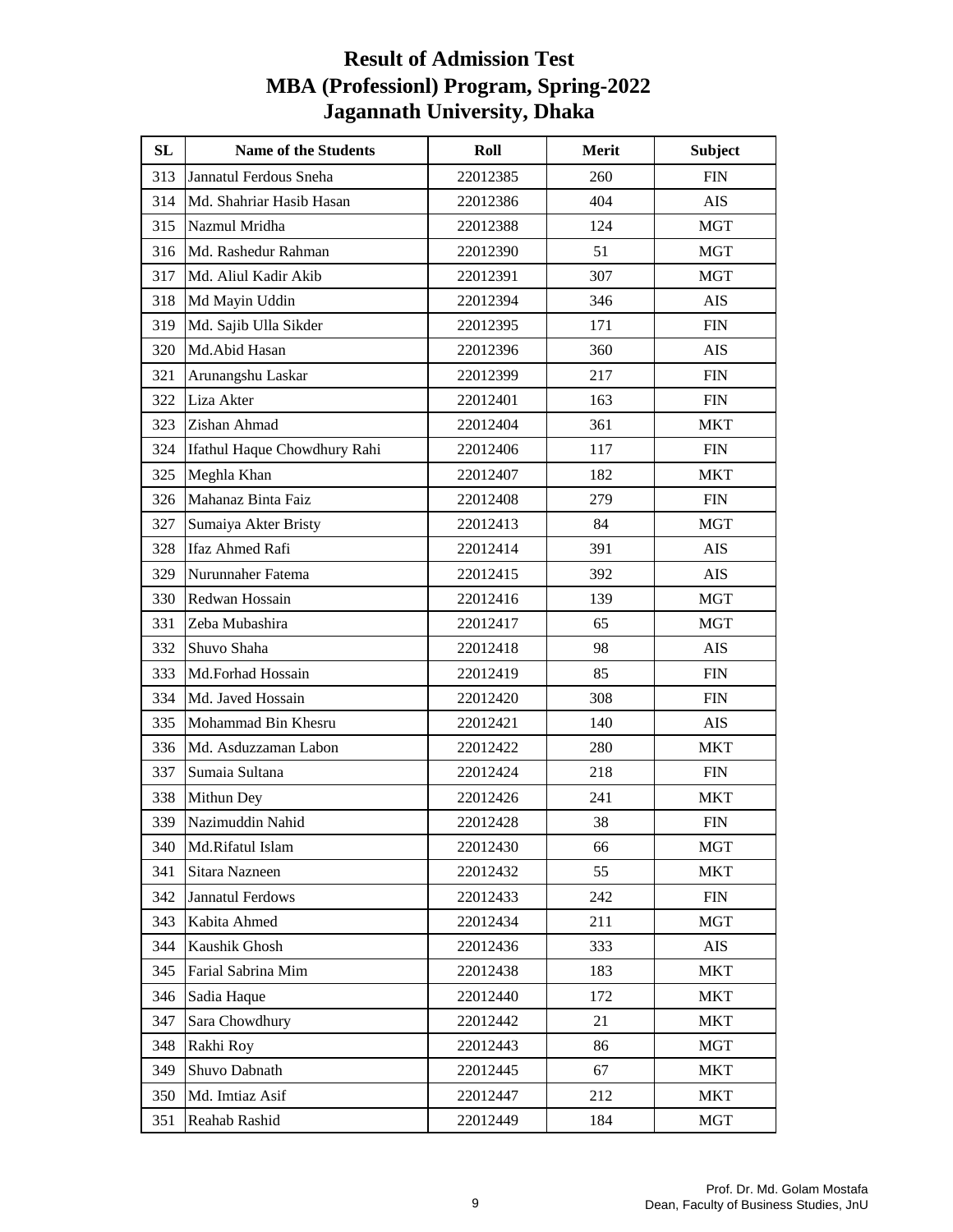| SL  | <b>Name of the Students</b> | Roll     | Merit  | <b>Subject</b> |
|-----|-----------------------------|----------|--------|----------------|
| 352 | Md. Fazle Rabbi             | 22012452 | 141    | <b>MKT</b>     |
| 353 | Sirajul Islam               | 22012453 | 261    | <b>FIN</b>     |
| 354 | Md.Shahinur Alahi Khan      | 22012455 | 362    | <b>MKT</b>     |
| 355 | Nur Haque                   | 22012458 | 104    | MKT            |
| 356 | Halima Akter Munni          | 22012459 | 243    | <b>AIS</b>     |
| 357 | <b>Tanmay Deb</b>           | 22012461 | 81     | <b>MGT</b>     |
| 358 | Md. Riyad Hasan Rony        | 22012465 | 393    | <b>AIS</b>     |
| 359 | Susmita Sen Gupta           | 22012466 | 334    | <b>MKT</b>     |
| 360 | Lutfa Ali Labonno           | 22012468 | 82     | ${\rm FIN}$    |
| 361 | Md. Arifur Rahman           | 22012470 | 363    | <b>AIS</b>     |
| 362 | Mohammad Tanvir Ahammad     | 22012471 | 309    | <b>MGT</b>     |
| 363 | Rittick Kumar Chaki         | 22012472 | 118    | <b>MKT</b>     |
| 364 | Md. Rahat                   | 22012473 | 244    | <b>FIN</b>     |
| 365 | Nahidul Islam               | 22012474 | $\tau$ | <b>MGT</b>     |
| 366 | Mohammad Kaiser Ishaque     | 22012475 | 52     | <b>MGT</b>     |
| 367 | Md. Mobasshir Khan          | 22012476 | 347    | AIS            |
| 368 | Promi Anthony Corraya       | 22012477 | 56     | <b>FIN</b>     |
| 369 | Md. Arafat Rahman           | 22012478 | 185    | <b>MGT</b>     |
| 370 | Sanzeda Afrin               | 22012484 | 213    | MGT            |
| 371 | Md. Reaj Uddin              | 22012488 | 245    | <b>FIN</b>     |
| 372 | Sajib Kangsa Banik          | 22012489 | 142    | <b>FIN</b>     |
| 373 | Hammad Hossain Bhuyan       | 22012490 | 53     | <b>FIN</b>     |
| 374 | Fouzia Fariha               | 22012491 | 22     | <b>MGT</b>     |
| 375 | Jahid Hasan Joy             | 22012492 | 152    | ${\rm FIN}$    |
| 376 | Md. Ibrahim                 | 22012493 | 281    | <b>AIS</b>     |
| 377 | Sourav Saha                 | 22012494 | 384    | <b>AIS</b>     |
| 378 | Sayema Sultana              | 22012495 | 291    | <b>FIN</b>     |
| 379 | Tahmina Akter               | 22012496 | 186    | <b>FIN</b>     |
| 380 | Ismail Ibne Ibrahim         | 22012497 | 119    | <b>FIN</b>     |
| 381 | Hasibul Hasan Hasib         | 22012500 | 187    | <b>MKT</b>     |
| 382 | Habiba Sarker               | 22012502 | 143    | <b>MKT</b>     |
| 383 | Shahed Sikder               | 22012507 | 335    | AIS            |
| 384 | Sadia Farjana               | 22012512 | 153    | <b>MKT</b>     |
| 385 | Md. Shakhawoat Hossain      | 22012516 | 371    | AIS            |
| 386 | Monjur Hossain Sheikh       | 22012517 | 336    | <b>MKT</b>     |
| 387 | Asma Akter                  | 22012519 | 267    | <b>MGT</b>     |
| 388 | Eahtasam Ali                | 22012522 | 372    | <b>MKT</b>     |
| 389 | Hasibur Rahman              | 22012524 | 310    | AIS            |
| 390 | Farzana Akter               | 22012525 | 188    | AIS            |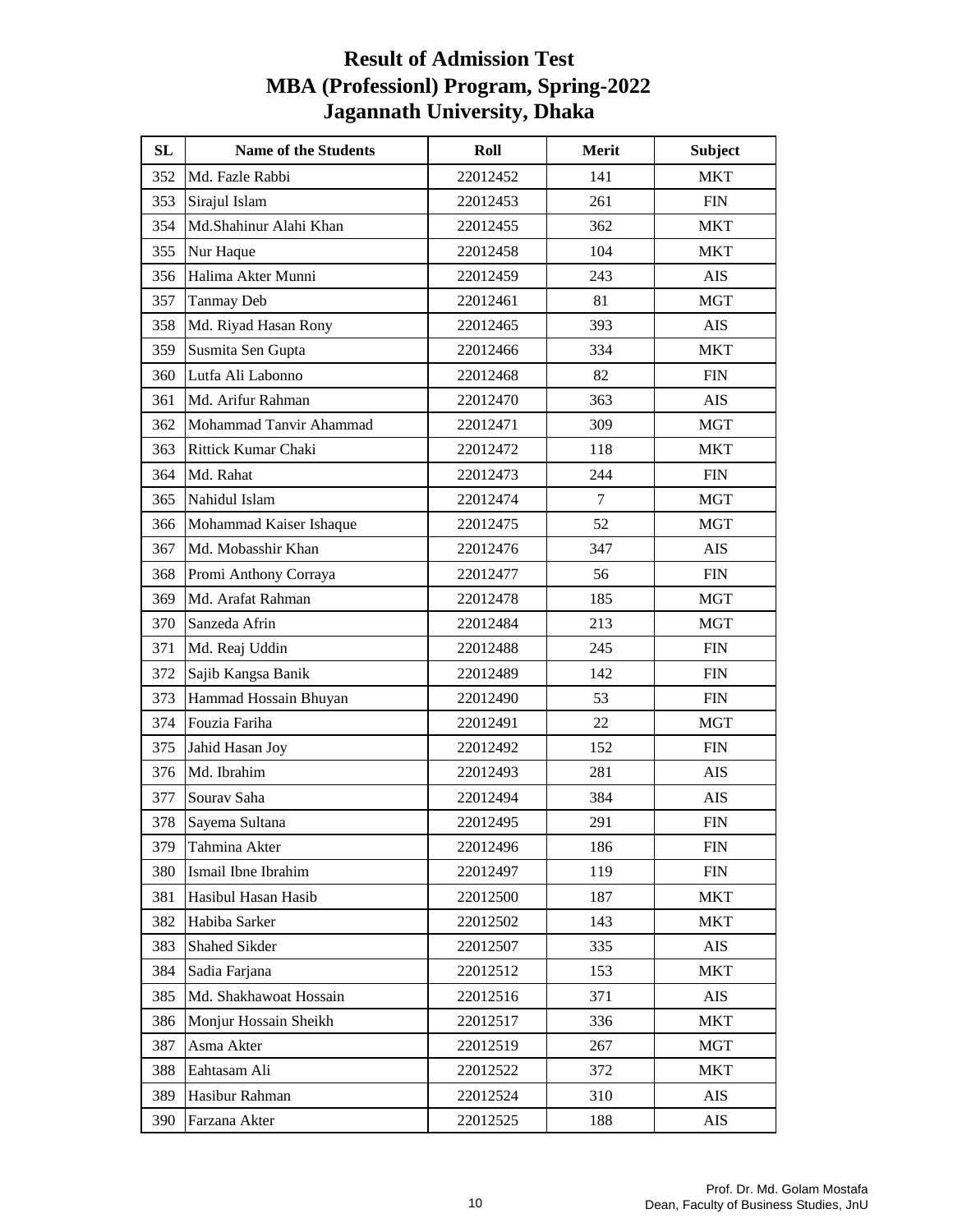| SL             | <b>Name of the Students</b> | Roll     | Merit | <b>Subject</b> |
|----------------|-----------------------------|----------|-------|----------------|
| 391            | Md. Janip Ali Helal         | 22012526 | 164   | <b>MGT</b>     |
| 392            | Md. Rakibull Islam          | 22012531 | 268   | AIS            |
| 393            | Md.Asaduzzaman              | 22012533 | 337   | <b>MKT</b>     |
| 394            | Mehedi Hasan Shimul         | 22012535 | 99    | <b>MGT</b>     |
| 395            | Rahul Kumer Ghosh           | 22012539 | 23    | MKT            |
| 396            | Tazin Sayed Talukder        | 22012540 | 105   | <b>FIN</b>     |
| 397            | Md. Aunik Siddiky           | 22012541 | 120   | <b>FIN</b>     |
| 398            | Md.Mahfujul Alam Rana       | 22012543 | 68    | <b>MGT</b>     |
| 399            | Afrin Jahan                 | 22012545 | 236   | <b>MKT</b>     |
| 400            | Md. Shahjalal Hossain       | 22012554 | 292   | <b>AIS</b>     |
| 1              | Md. Faysal arafine          | 22011028 | 396   | Waiting        |
| $\overline{2}$ | Ifat Ara Mishu              | 22011129 | 399   | Waiting        |
| 3              | Md.Rokonuzzaman             | 22012269 | 402   | Waiting        |
| 4              | Md.Minhazul Islam           | 22012288 | 403   | Waiting        |
| 5              | Fantia Fahrin               | 22011064 | 405   | Waiting        |
| 6              | Md. Rakibur Rahman          | 22011137 | 406   | Waiting        |
| 7              | Fariha Yeasmin              | 22011145 | 407   | Waiting        |
| $\,8\,$        | Md Mahfuzur Rahman Enam     | 22012001 | 408   | Waiting        |
| 9              | Mafiatul Zannat Mukta       | 22012019 | 409   | Waiting        |
| 10             | Anzum Zaman Lubna           | 22012238 | 410   | Waiting        |
| 11             | <b>Bidhan Das</b>           | 22012263 | 411   | Waiting        |
| 12             | Md. Helal Uddin Shohag      | 22012302 | 412   | Waiting        |
| 13             | Shahan Shah Shoaib          | 22012373 | 413   | Waiting        |
| 14             | Md. Sarowar Rahman          | 22012486 | 414   | Waiting        |
| 15             | Md. Shakwat Hossain         | 22011122 | 415   | Waiting        |
| 16             | Md. Himel                   | 22011180 | 416   | Waiting        |
| 17             | Fahad Ahamed Khan           | 22012060 | 417   | Waiting        |
| 18             | Md Saiful Islam             | 22012264 | 418   | Waiting        |
| 19             | Shakila Rahman Sampa        | 22012480 | 419   | Waiting        |
| 20             | Jannatul Ferdous Rimi       | 22012506 | 420   | Waiting        |
| 21             | Sheikh Mahmuda Suma         | 22012509 | 421   | Waiting        |
| 22             | Fazla Rabby                 | 22012552 | 422   | Waiting        |
| 23             | Md. Rakib Hasan             | 22011034 | 423   | Waiting        |
| 24             | Md. Yeasir Arafat           | 22011108 | 424   | Waiting        |
| 25             | Md. Juel Hossen             | 22011115 | 425   | Waiting        |
| 26             | Md. Zahidul Ialam Bhuiyan   | 22011128 | 426   | Waiting        |
| 27             | Subroto Kumar Deb           | 22011148 | 427   | Waiting        |
| 28             | Roni Chandro Das            | 22011177 | 428   | Waiting        |
| 29             | Abir Al Zawayed             | 22012087 | 429   | Waiting        |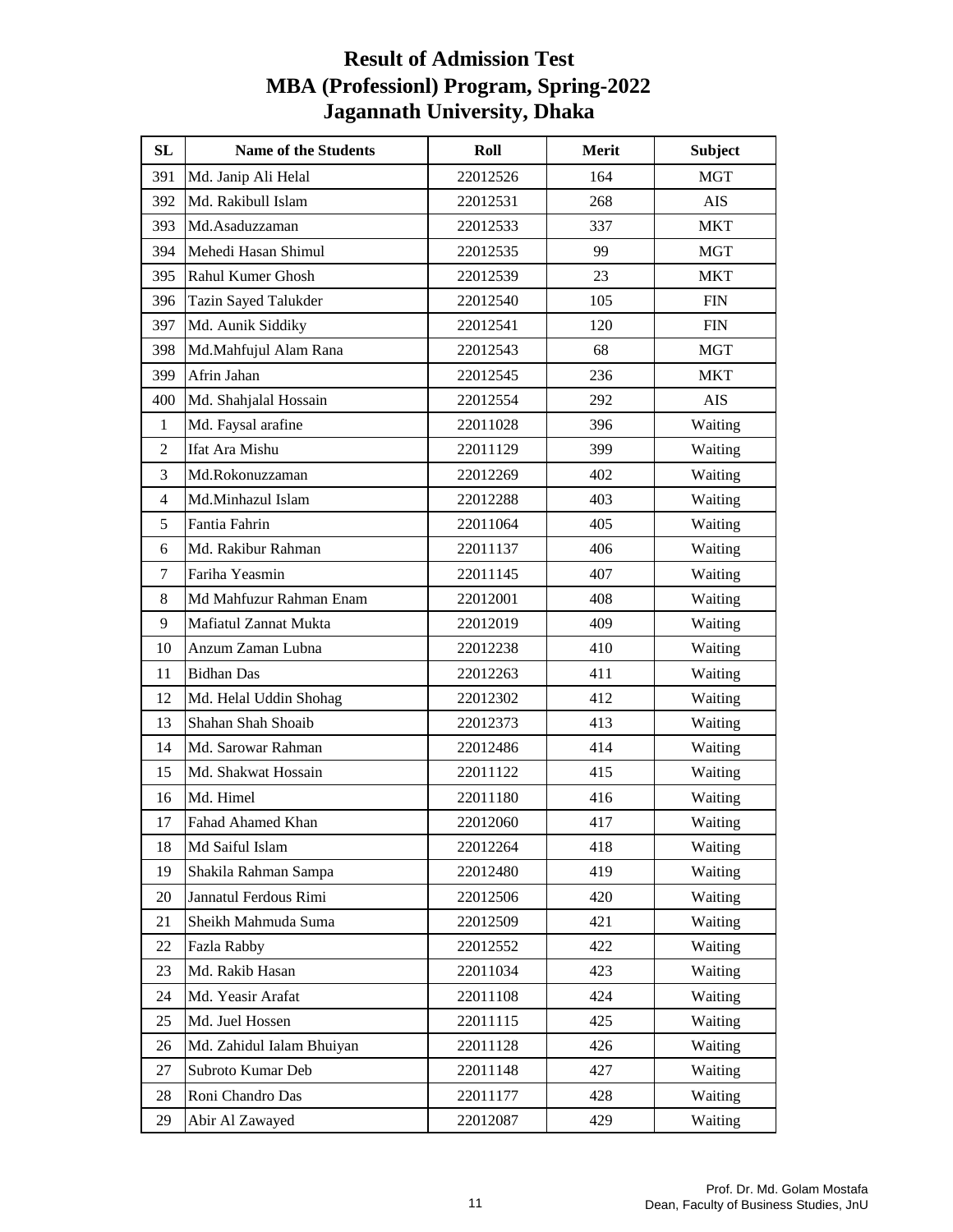| SL | <b>Name of the Students</b>      | Roll     | Merit | <b>Subject</b> |
|----|----------------------------------|----------|-------|----------------|
| 30 | Md. Wali Ullah                   | 22012362 | 430   | Waiting        |
| 31 | Md. Fazle Rabbi                  | 22012520 | 431   | Waiting        |
| 32 | Safiqul Islam                    | 22011104 | 432   | Waiting        |
| 33 | Md.Faisal Islam                  | 22012049 | 433   | Waiting        |
| 34 | Md. Suman                        | 22012272 | 434   | Waiting        |
| 35 | Joydeb Chandra Sarker            | 22012305 | 435   | Waiting        |
| 36 | Fazlul Karim                     | 22012344 | 436   | Waiting        |
| 37 | Mukter Hossain Manan             | 22012435 | 437   | Waiting        |
| 38 | Mukta Yesmin                     | 22012528 | 438   | Waiting        |
| 39 | Promit Kumar Saha                | 22011066 | 439   | Waiting        |
| 40 | Md. Alamin                       | 22011141 | 440   | Waiting        |
| 41 | Mehedi Hassan Shipon             | 22012170 | 441   | Waiting        |
| 42 | <b>Tasnim Nasir Proma</b>        | 22012303 | 442   | Waiting        |
| 43 | Debashis Bhowmik                 | 22012332 | 443   | Waiting        |
| 44 | Kamrunnahar Akter Eti            | 22011110 | 444   | Waiting        |
| 45 | Md. Reza-E-Rabbi Hossain Shaikat | 22012153 | 445   | Waiting        |
| 46 | Somaiya Sarmin                   | 22012355 | 446   | Waiting        |
| 47 | Mizanur Rahman                   | 22012448 | 447   | Waiting        |
| 48 | Al-Amin                          | 22012463 | 448   | Waiting        |
| 49 | Abir Kumer Das                   | 22011018 | 449   | Waiting        |
| 50 | Md. Yousuf Islam                 | 22012059 | 450   | Waiting        |
| 51 | Md. Ahsan Kabir                  | 22012485 | 451   | Waiting        |
| 52 | Samia Alam                       | 22011074 | 452   | Waiting        |
| 53 | Md.Mahamudul Hasan               | 22012097 | 453   | Waiting        |
| 54 | Susmita Pramanik                 | 22012446 | 454   | Waiting        |
| 55 | Md. Alif Raihan                  | 22011090 | 455   | Waiting        |
| 56 | Tushar Saha                      | 22011175 | 456   | Waiting        |
| 57 | Abhishek Mondol                  | 22011176 | 457   | Waiting        |
| 58 | <b>Urme Basak</b>                | 22012020 | 458   | Waiting        |
| 59 | Abdur Rahman                     | 22012320 | 459   | Waiting        |
| 60 | Amit Shaha                       | 22012356 | 460   | Waiting        |
| 61 | Farhan Sadik                     | 22012487 | 461   | Waiting        |
| 62 | Mou Saha                         | 22012521 | 462   | Waiting        |
| 63 | Md. Yousuf Hossain Faroque       | 22011003 | 463   | Waiting        |
| 64 | Mohammad Abdul Awal              | 22011009 | 464   | Waiting        |
| 65 | Adiba Tarannum                   | 22011012 | 465   | Waiting        |
| 66 | Md. Rifat Hasan                  | 22011033 | 466   | Waiting        |
| 67 | Md. Asaduzzman Sagar             | 22011062 | 467   | Waiting        |
| 68 | Shathi Halder                    | 22011117 | 468   | Waiting        |